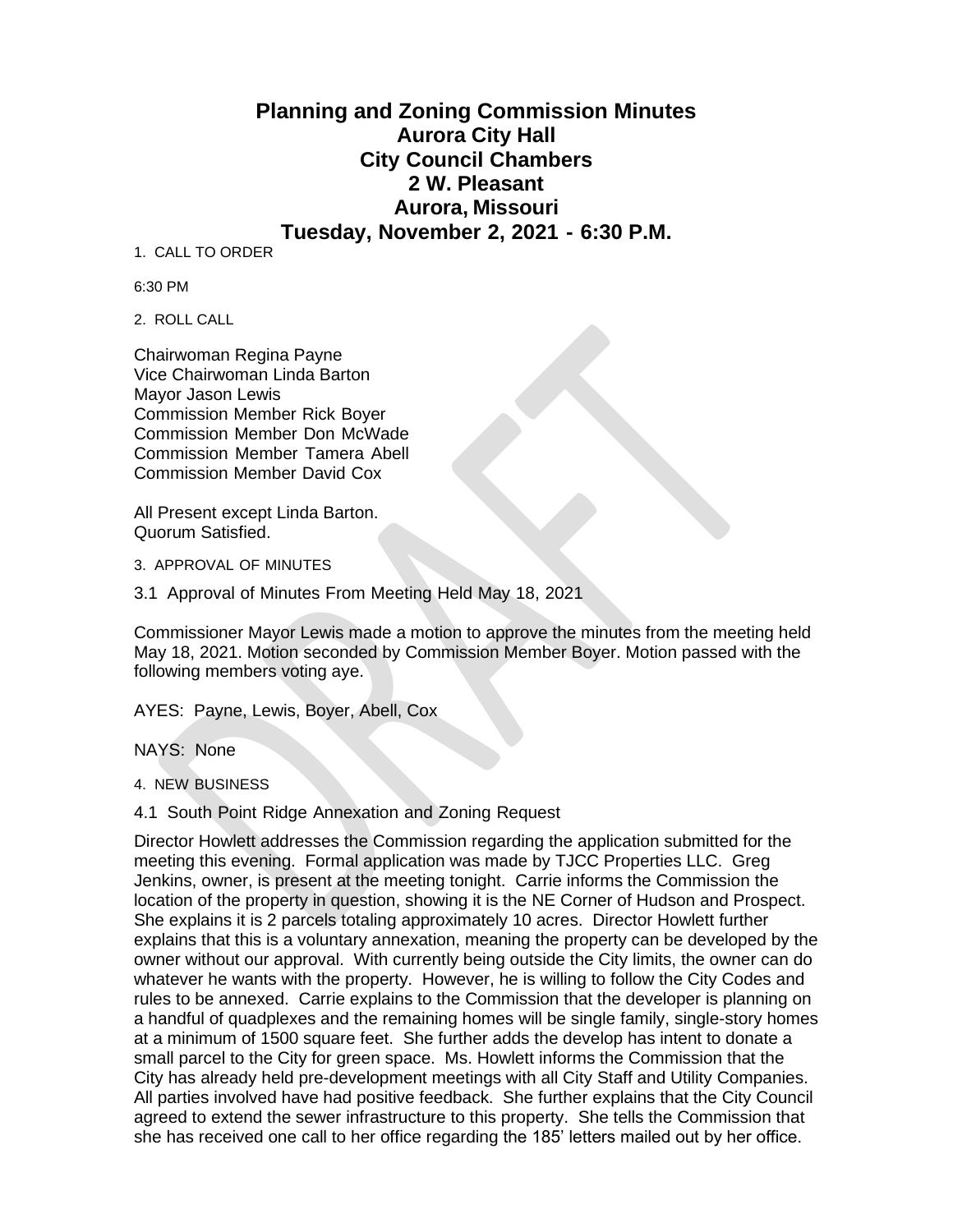The person calling was concerned about low-income housing. Director Howlett points out that this development in no way having an intent on low-income housing. She explains that City Manager Jon Holmes provided estimated tax income the City could receive if all houses proposed were constructed. Director Howlett states that if annexed into the City, this property with a zoning request of R-3 would be in line with the City Code and State Statutes for zoning requirements. There are contingent properties with similar zoning, as the property to the north is currently zoned R-3. This property is the Aurora Nursing Home. Carrie advises to the Commission that City Staff recommends approval.

Greg Jenkins, an owner of TJCC Properties LLC, is present. He approaches the podium to answer any questions the Commission may have. Mr. Jenkins presents photographs to the Commission to show model homes of the proposed structures. Mr. Jenkins expresses that the structures will be brick and rock on the front and sides and a high-quality siding on the rear. Mr. Jenkins is trying to make Aurora grow again. He informs the Commission that he is a previous Aurora resident. He iterates that he wants to continue his emphasis on maintaining quality homes. He continues to explain the lots will be of substantial size, 157' deep and 123' wide.

Commissioner Mayor Lewis inquires about the storm water plan. Mr. Jenkins replies that there is a 2% grade on the property and there will be no large water run-off created. Mr. Jenkins further adds that the engineer will begin working on that once approved, but they had not gotten that far into the plans yet. This is our first step.

City Manager Jon Holmes addressed the Commission to remind them that Mr. Jenkins can proceed either way. He explains that once the annex is approved, the developer will be working with Carrie and the engineers, both of the City and the developer. Storm water will automatically be addressed when that step in the development approaches. Mr. Holmes explains that Mr. Jenkins is currently under no rules with the county. The City extended the agreement to him for sewer service which is the reason of our meeting tonight.

Commission Member Boyer motioned to open the public hearing time noted 6:45 pm. Commission Member McWade seconded the motion. Motion passed with all members voting aye.

Public Comment is taken at this time.

Virginia Swaim is present and is a property owner at 732 Southern Heights Drive in Aurora. She was the recipient of one of our public hearing letters. She approached the podium to express her concern over the quadruplexes facing her property. She expresses concern over the possibility of them becoming low income. She also voices concern over flooding. She informs the Commission that Hudson is under water during heavy rain. Chairwoman Payne reminds Ms. Swaim that the engineers will be working with Director Howlett to determine all those concerns.

Julie McGhee, resident and owner of 1903 S Hudson Avenue in Aurora, is present and voices concern as well. She is concerned that all the projects all over the City of Aurora is taking the Citizens money and this is one more of those projects.

Commissioner McWade informs Ms. McGhee that the developers are the ones spending money on the developments. The developments are not costing the citizens money. The property owners pay for their own property improvements. Ms. McGhee agrees that she wants Aurora to grow but she does not want the City to get involved with a developer who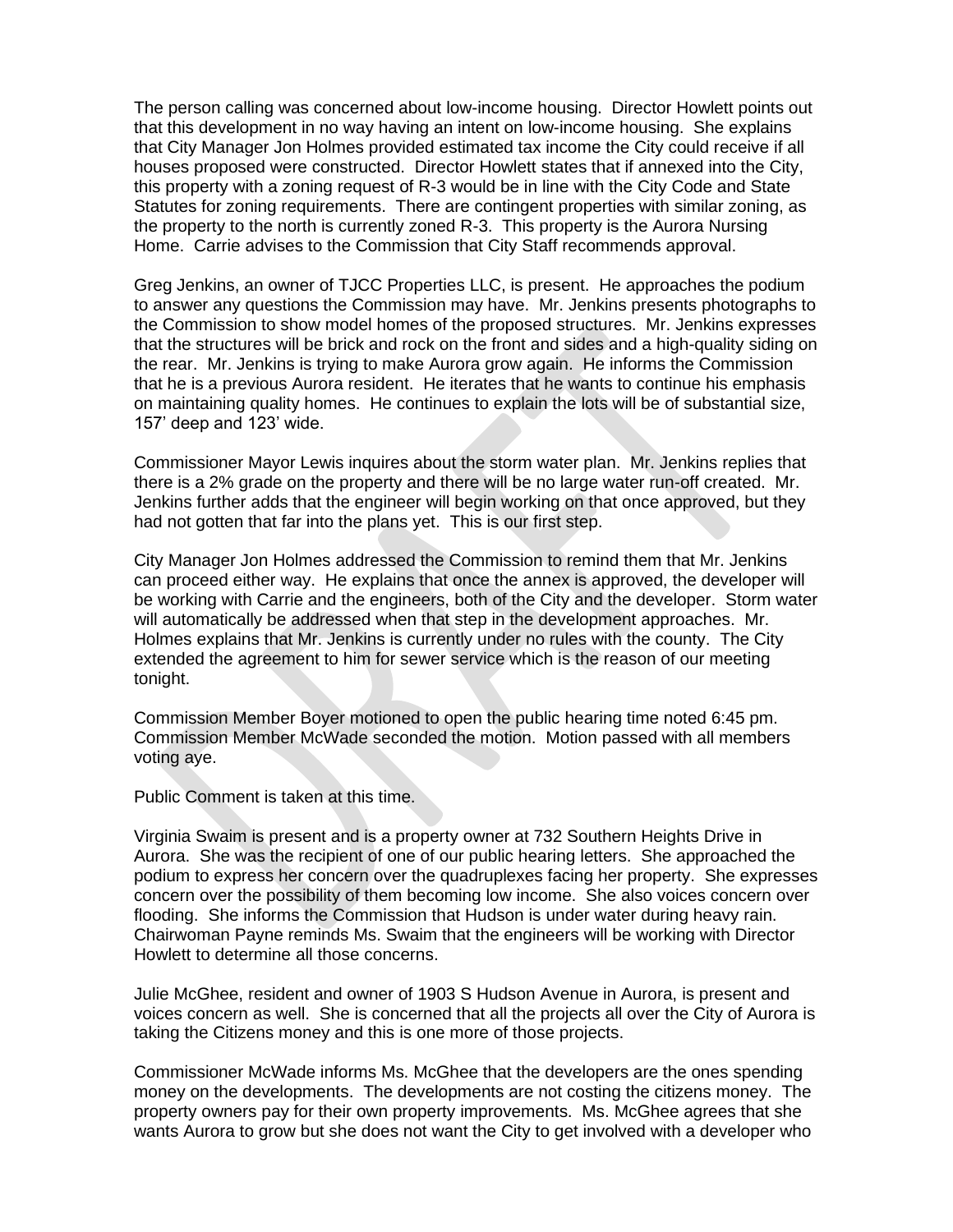may not follow through. Commissioner Boyer reminds Ms. McGhee that the developer will have to follow all City Codes and rules. They cannot do whatever they want once they are annexed. Again, Ms. McGhee expresses concern over low-income housing. Commissioner Boyer reiterates that the intent of these homes is not low income, but rather quality equal to homes that are in the surrounding area. Commissioner Abell states that if the developer does not comply with the City, the developer will not get the City's permission. She expresses that it is much safer to have them in the city limits than to keep them at their current status without any regulations to follow.

Director Howlett explains the submittal process to the Commission and the audience. After annexing, Mr. Jenkins must submit site plans. Director Howlett will review the plans and after her approval, they are sent to the City engineers for review. Once they approve, the preliminary site plan will be presented to the Planning and Zoning Commission, followed by the City Council, all which must approve. The approval of the site plan includes both utilities and storm water.

After this preliminary phase, the Construction drawings are started. The Construction drawings are presented to Director Howlett for approval, followed by the City engineers. Once the engineers approve, the Construction phase is presented to the Planning and Zoning Commission again, followed by the City Council. She informs the Commission that once all of this is complete, permits are issued by her office. She further adds that all the new homes will meet the 2018 International Building Code and the City Code.

Councilman Theresa Pettit speaks at the podium. She is looking at this project as a winwin. She expresses excitement over a former Aurorian coming back and investing himself to make our town better.

Commission Member Boyer motioned to close the public hearing at 7:05 pm. Commissioner McWade seconded the motion. Motion passed with all the members voting aye.

Finding of Fact was addressed among the Commission. The following was determined: The annexation/zoning would serve the convenience and general welfare of the public. The annexation/zoning does not make an adverse impact on the neighborhood. The annexation/zoning would not adversely affect surrounding property and property values. Yes, the annexation/zoning does serve the neighborhood to some degree. The annexation/zoning does protect the neighborhood interest. The annexation/zoning does not alter the character or nature of the development of the neighborhood. The annexation/zoning would be in basic harmony with the various elements and objective of the Master Plan. Lastly, it does comply with the requirements established for that particular request.

Commission Member Boyer made a motion to recommend to the City Council to approve the annexation request. Motion seconded by Commissioner Mayor Lewis. Motion passed to recommend approval of annexation and zoning request to City Council.

AYES: Payne, Abell, Lewis, Cox, Boyer, McWade

NAYS: None

Commission Member Boyer made a motion to recommend to the City Council to set and approve zoning to R-3. Motion seconded by Commissioner McWade. Motion passed to recommend zoning of R-3 to the City Council.